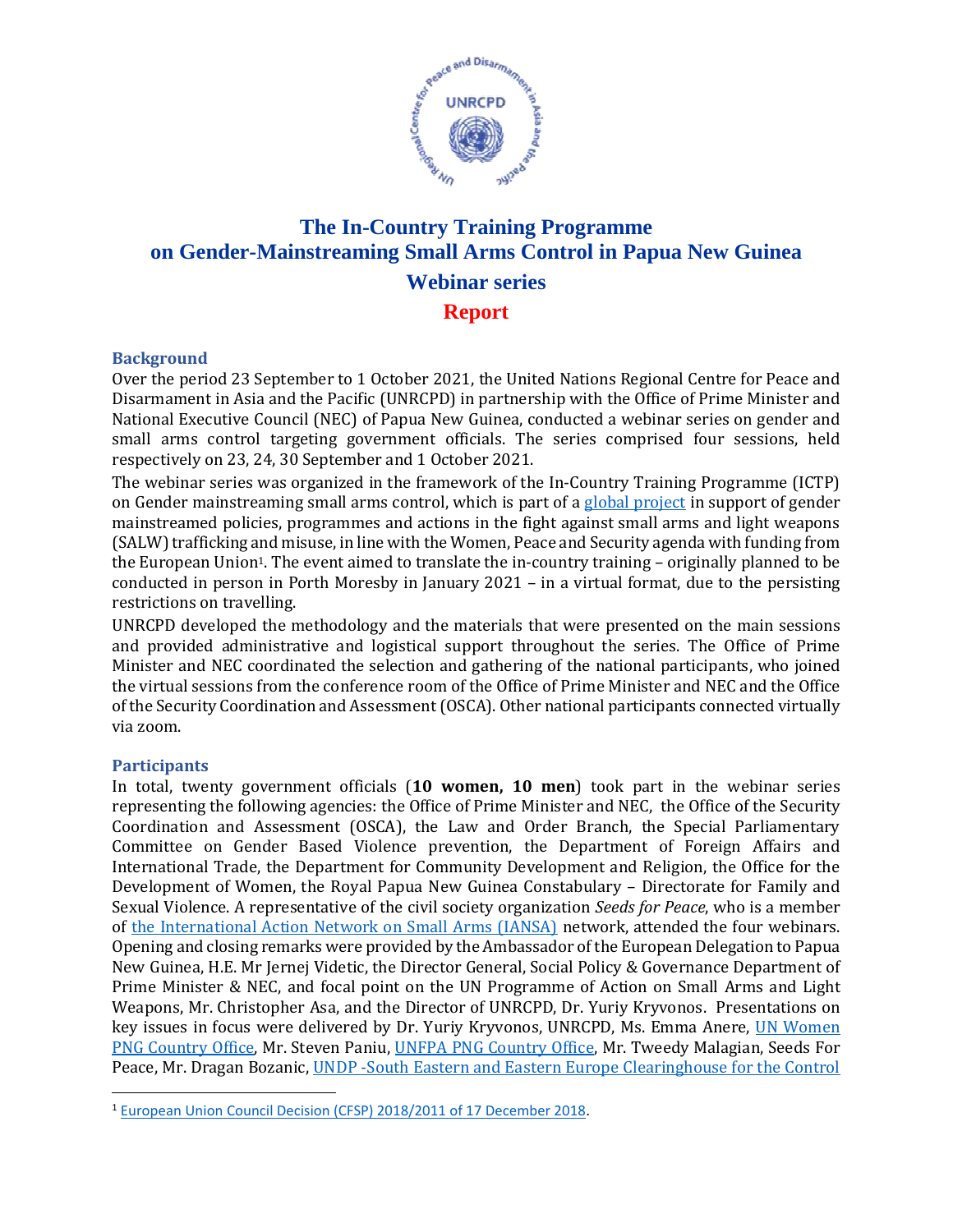[of Small Arms and Light Weapons \(SEESAC\),](https://www.seesac.org/) Ms. Amelie Namuroy, IANSA, Mr. Alistair Gee, [Centre for](https://armedviolencereduction.org/)  [Armed Violence Reduction \(CAVR\).](https://armedviolencereduction.org/) 

#### **Course methodology**

Each webinar consisted of presentations by UNRCPD trainers and invited experts, interactive exercises, question and answer segments, group discussions. Participants took part in online surveys throughout the series which informed the content of specific subjects. Furthermore, participants were given a [digital dossier](https://www.dropbox.com/sh/ikvc9k5dsdrmx0t/AAAc-pfKxaS79egk5xXqpVdVa?dl=0) so that they continue to have access to the webinar's material in their day-to-day activities.

#### **Summary of the webinar series**

- The webinar series covered topics on gender and small arms concepts; gender-based violence and links with small arms proliferation and misuse; gender analysis and sex- and age disaggregated data collection; gender-responsive small arms control at the policy, legislation / regulatory and operational levels.
- In-depth presentations covered the following topics:
	- o Gender equality, small arms control, and sustainable development: converging agendas and normative framework, at the global and national level.
	- o Small arms issues and UNRCPD Activities to Support States in Combating Illicit SALW in the Asia-Pacific Region.
	- o Gender based violence, toxic masculinity and small arms proliferation and misuses.
	- o Data collection and gender analysis for improved legislation.
	- o Gender-responsive small arms control: policy, coordination mechanisms and key stakeholders.
	- o Operational small arms control, with a focus on technical assistances for SALW control in Papua New Guinea and entry points for gender-responsiveness.

#### **Summary of the main sessions, discussions and survey' results.**

- A great focus was given to the linkage between small arms and gender-based violence (GBV), particularly violence against women (VAW), whose magnitude in Papua New Guinea is alarming. According to UNFPA, 56% of women in the age of 15-49 have experienced physical violence. Most common type of spousal violence is physical violence (54%) followed by emotional violence (51%). Of the total ever-married women age 15-49 interviewed by UNFPA over the period 2016-2018, 23% have reported to have been threatened or attacked with a knife, gun or other weapon in the past 12 months<sup>2</sup>.
- The issue of small arms as enabler of gender-based violence was also discussed from the perspective of social norms underlying the possession and misuse of weapons, such as toxic masculinity. Toxic masculinity was also presented as one of the root causes of persisting conflict and tribal fights in the Highlands, where the increased proliferation of firearms and hand-crafted weapons cause significantly death and injury. The civil society *Seeds For Peace*  shared its work in community conflict resolution and trauma counselling in the Highlands, and highlighted the need to develop broader community safety programmes which integrate and explore the linkages between peace building, disarmament education and gender trainings.
- Participants also highlighted the risk of increased armed violence and display of weapons at the national level in the lead up to the General Election 2022. In this regard, UNRCPD advised

<sup>&</sup>lt;sup>2</sup> Source: <u>https://png.unfpa.org/</u>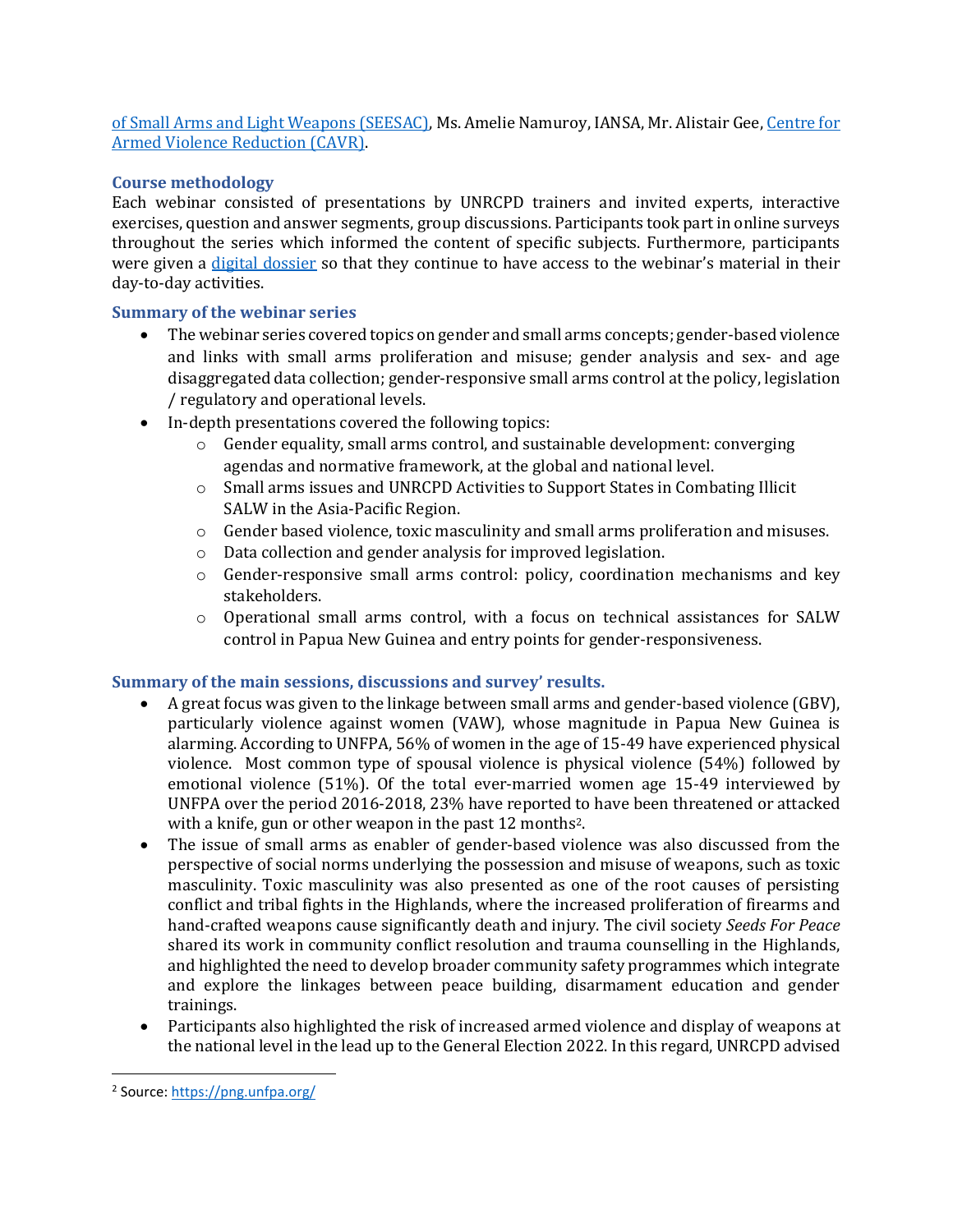to establish a [Gun-Free Zone \(GFZ\)](https://www.un.org/disarmament/publications/more/gfz-guidelines/) and presented its upcoming project aimed at providing national law-enforcement agencies, local authorities and civil society organizations with practical guidance, knowledge and advice on developing and implementing measures to prevent the occurrence of gun-violence instances in public areas and places of casual gatherings of people.

- On Day 2, participants engaged in a role-play exercise, namely the Chain of Co-Responsibility, highlighting the chain of events and shared responsibilities of different institutions directly and indirectly involved in SALW control and gender-based violence prevention. The exercise led to a discussion on the importance of effective coordination and information sharing to tackle small arms-related violence and implementing national regulation on SALW possession and misuse. The issue was analyzed further on Day 3 in the framework of a second exercise aimed at reviewing the national legislation and regulatory framework on firearms. Particularly, participants analyzed the Firearms Act 1996 from a gender lens and developed a series of recommendations to prevent that firearms are used to commit gender-based violence as well as the illicit possession and loopholes in the gun license system. The recommendations included the integration of background checks to ensure that applicants for a firearm license do not possess criminal records and mental health issues, and that the history or apprehended likelihood of domestic and gender-based violence is assessed. A similar security vetting should be applied to security and defense officers who are authorized to carry and store state-held weapons.
- As part of the discussion on the SALW-related institutions and national coordination mechanisms in Papua New Guinea, participants shared the experience of the Guns Control Committee established in 2005 to investigate and report on the illicit use of small arms and light weapons. The Committee proposed for a National Guns and Violence Reduction Council to oversee, coordinate and direct the implementation of the National Strategy to control SALW and Reduce Violence. There is currently no monitoring mechanism in place, nor a system to ensure that SALW programmes are compliant with gender-related policies. To date, the Guns Control Committee Report is yet to be debated in Parliament. In addition, the Report includes a comprehensive list of recommendations and measures to strengthen SALW control for which international assistance will be needed.
- Following on the presentation by IANSA UN Liaison Officer on civic engagement and the need for the equal, full and effective participation of women in SALW control and the testimony by the national IASNA member (*Seeds for Peace*), participants agreed on the need to increase partnership between the government and the civil society to address the issue of gun violence and small arms proliferation. This partnership could take place in the form of an established platform or dialogue at the institutional level between members of the civil society, government officials and representatives of key secretariats and committees, such as the GBV Secretariat and the GBV Special Parliament Committee, to collect data, share experience and promote joint initiatives at the community level.
- On the final day and as part of the session on operational small arms control, CAVR presented current technical assistances for SALW control in Papua New Guinea and entry points for gender-responsiveness. The presentation covered available tools and programmes to improve the national capacity over small arms control at the operational level, with the focus on th[e Arms Tracker](https://armstracker.org/) initiative, which assist governments in filling most common gaps in arms and ammunition control systems by enabling simple but accurate record-keeping and enforcement of weapon laws. The presentation also touched upon how gender norms drive the demand for small arms in the country. CAVR and UNRCPD explained further how effective small arms and ammunition management helps countries to reduce gun-related crime,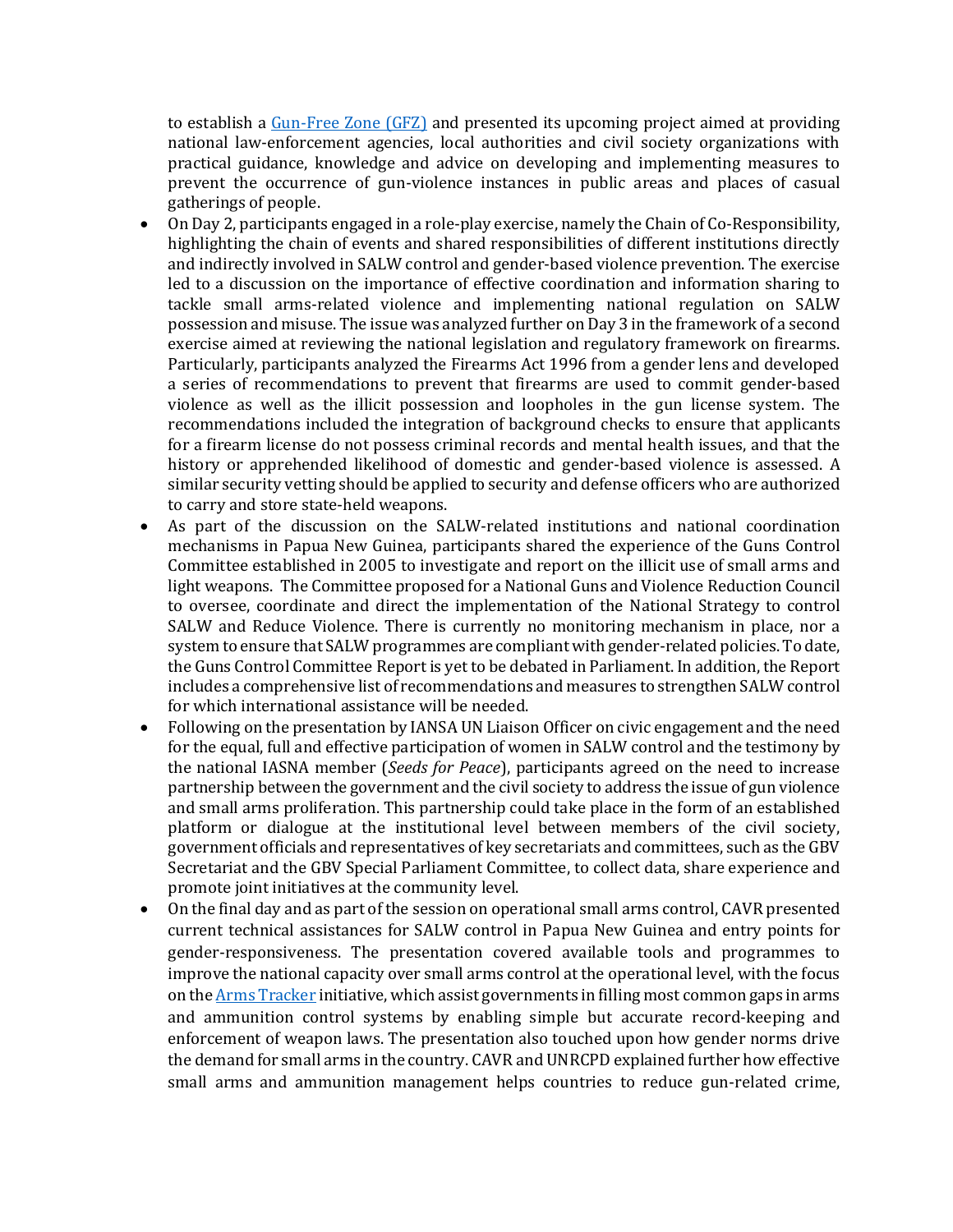trafficking, (armed) gender-based violence, the risk of armed conflict and to comply with international arms control treaties and agreements, as well as global agendas.

#### **Main outcomes of the webinar series**

- The webinar series expanded the participants' understanding of SALW control and its gender dimensions. Particularly, participants deepened their knowledge on the issue of possession and misuse of small arms and their intersection with gender norms and social dynamics, such as toxic masculinity and gender inequalities.
- The webinar series raised awareness of the normative framework of SALW control and its convergences with global agendas in relation to the government's commitments stemming from global instruments and relevant national strategies. (e.g., th[e UN Programme of Action](https://www.un.org/disarmament/convarms/salw/programme-of-action/) [on SALW,](https://www.un.org/disarmament/convarms/salw/programme-of-action/) the National Strategy to prevent and respond to GBV 2016-2025, the Spotlight Initiative).
- The webinar series served as a platform for the focal point on the UN Programme of Action on Small Arms and Light Weapons to liaise and share experiences with government officials working on relevant fields and other stakeholders for increased coordination in areas of mutual engagement.
- The webinar series familiarized participants with the tools for the implementation of small arms control actions, namely [the Modular Small-arms-control Implementation](https://www.un.org/disarmament/convarms/mosaic/)  [Compendium \(MOSAIC\).](https://www.un.org/disarmament/convarms/mosaic/)
- The course methodology encouraged the continuous engagement of participants, while support materials such as training modules, power point presentations, webinars' recording, case studies, glossaries for terminology on gender and SALW, were distributed via the digital dossier.
- The webinar series served as a baseline assessment to identify gaps and opportunities with regard to small arms control and gender issues for future assistance in the framework of the ICTP and complementary projects. On Day 4, participants drafted a list of action points to be undertaken under the different functional areas of SALW control, such as Policy and Law, Security and Justice Provision, Supply side control and Demand Reduction. These include:
	- o Extensive review and amendment of the Firearms Act 1996.
	- $\circ$  Review of the current legislation on small arms and light weapons and the PNG National Security Policy with the objective to increase synergy with relevant normative frameworks such as:
		- The Lukautim Pikinini Act (Child Welfare Act)
		- The Family Protection Act
		- The National Disability Policy 2015-2025
		- The National Women and Gender Equality Policy 2011-2015
	- $\circ$  Capacity building activities to enhance monitoring mechanisms and the collection and analysis of data disaggregated by sex and age in SALW control.
	- $\circ$  Developing community safety programmes such as the establishment of Gun Free Zones in the lead up to the General Election 2022 and disarmament education initiatives.
	- $\circ$  Developing comprehensive assistance programmes for armed violence victims, integrating components on trauma counselling for survivors and relatives.
	- o Technical and legal assistance to strengthen border control and illicit SALW trafficking, in compliance with global instruments.
	- o The establishment of a national coordination mechanism on SALW control, building on the experience of past mechanisms, such as the Joint Weapons Disposal Secretariat (JWDS) and the Gun Control Committee, to enhance the collaboration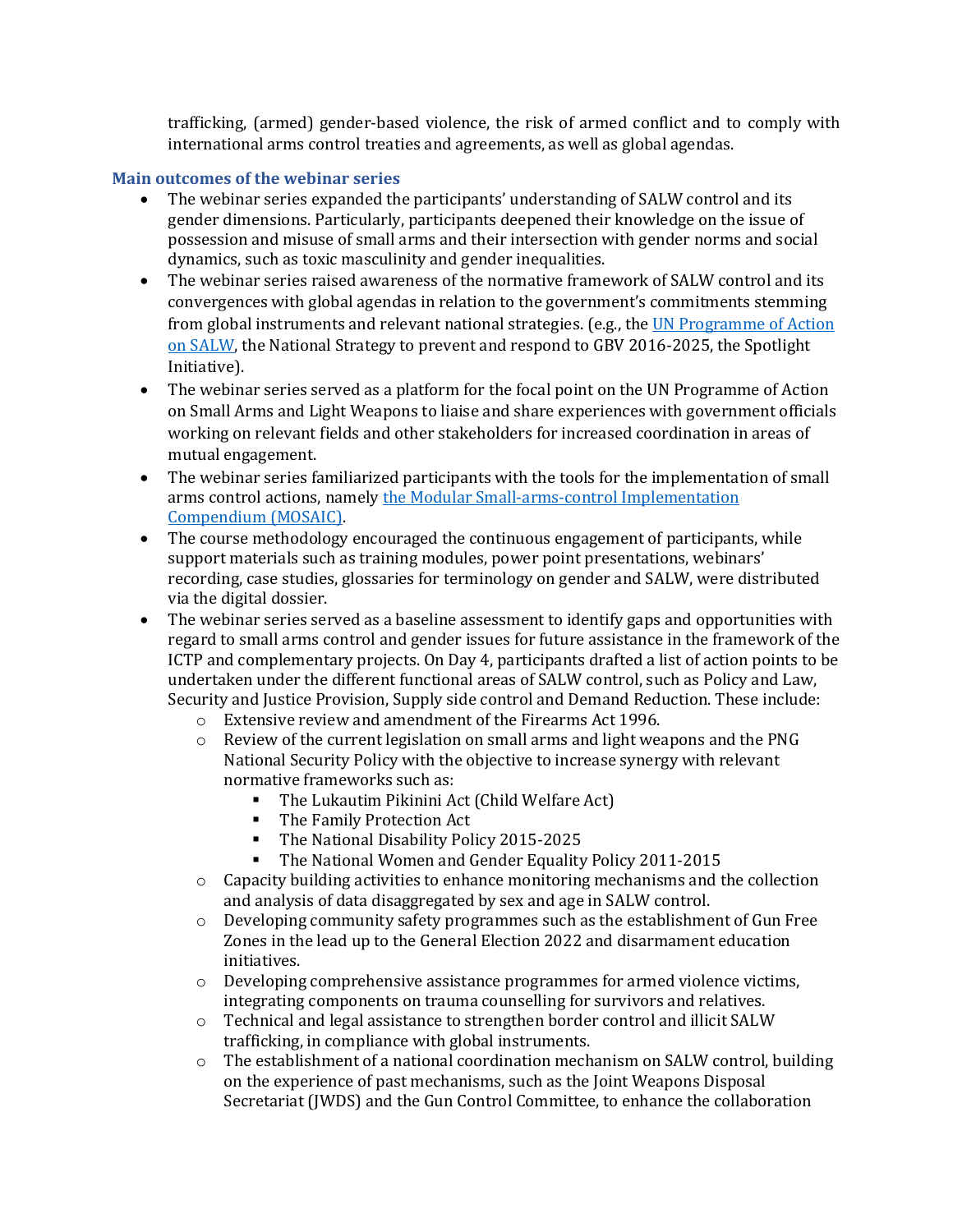between the national focal point on the PoA (designated within the Prime Minister Officer) and key government officials, members of parliament and civil society.

- o Review of the Report of the Gun Control Committee drafted in 2005 and technical and legal assistance for the implementation of its key recommendations.
- o Gender trainings for security and defense forces.

UNRCPD Project Coordinator

Ida Scarpino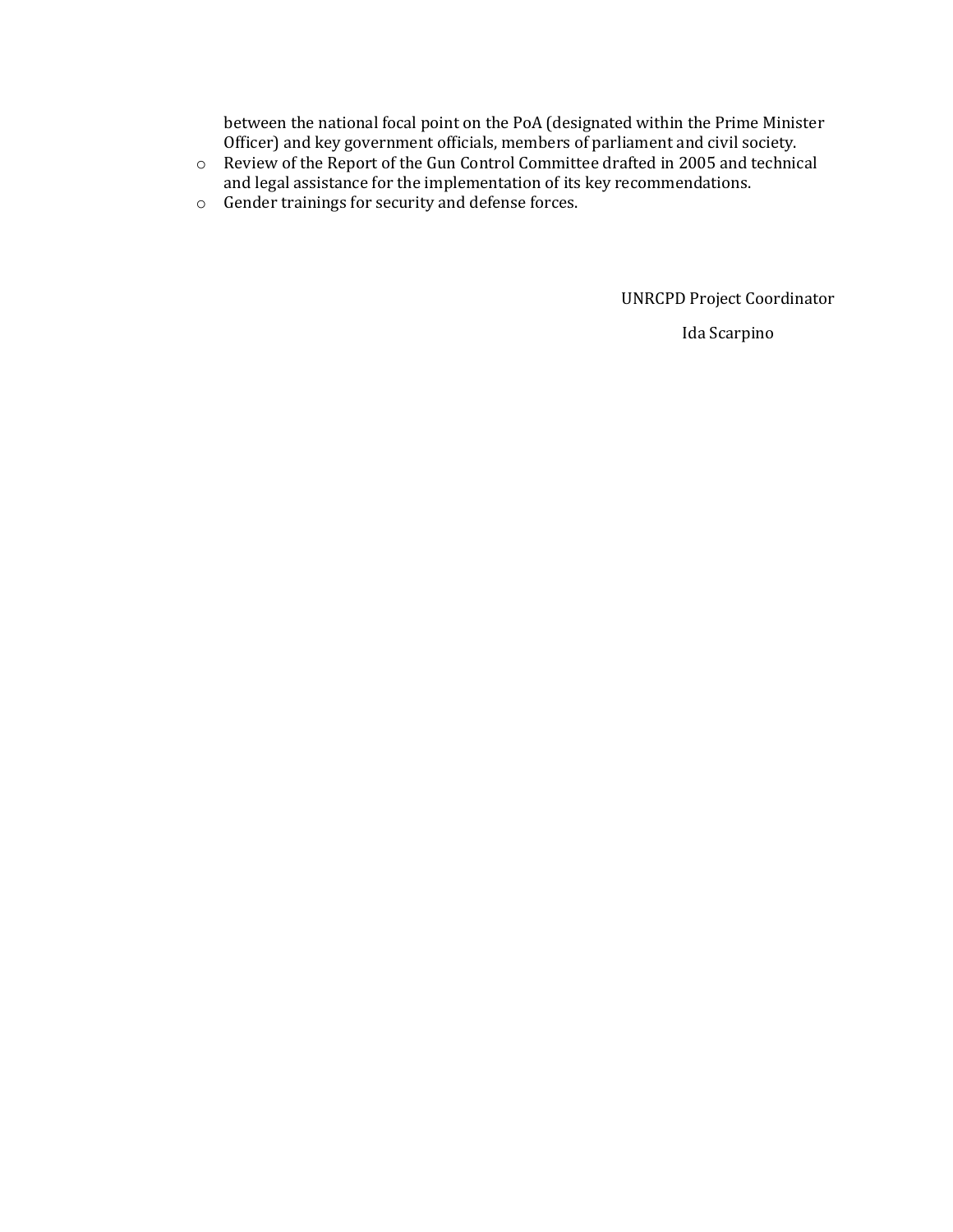

# Annex I List of Participants

| <b>S.N.</b>    | <b>Name</b>     | <b>Title</b> | <b>Designation</b>                                   | <b>Department/ Office/Agency</b>                                                    | Tel. No. | <b>Email</b>                     |
|----------------|-----------------|--------------|------------------------------------------------------|-------------------------------------------------------------------------------------|----------|----------------------------------|
| $\mathbf{1}$   | Barbranne Bagli | Ms.          | Director                                             | Dept. of PM & NEC-<br>Office of the Security<br>Coordination & Assessment<br>(OSCA) | 301 9128 | Barbranne_bagli@pmne<br>c.gov.py |
| $\overline{2}$ | Nellie Kati     | Ms.          | Coordinator NSAC/NSC<br>programs                     | Dept. of PM & NEC-<br>Office of the Security<br>Coordination & Assessment<br>(OSCA) | 301 9305 | nellie_kati@pmnec.gov.<br>pg     |
| 3              | Tonny Dua       | Mr.          | Coordinator-International<br><b>Security Liaison</b> | Dept. of PM & NEC-<br>Office of the Security<br>Coordination & Assessment<br>(OSCA) | 301 9271 | tony_dua@pmnec.gov.p<br>g        |
| $\overline{4}$ | Zannete Miria   | Ms.          | <b>Security Database Officer</b>                     | Dept. of PM & NEC-<br>Office of the Security<br>Coordination & Assessment<br>(OSCA) | 301 9396 | zanette_miria@pmnec.g<br>ov.pg   |
| 5              | Deslyn Siniu    | Ms.          | Legal Officer                                        | Dept. of PM & NEC, Legal Unit                                                       |          | deslyn_siniu@pmnec.go<br>V.DQ    |
| 6              | Charlie Imbu    | Mr.          | Director-Coordination                                | Dept. of PM & NEC, Legal Unit                                                       | 301 9271 | cimbu@pmnec.gov.pg               |
| $\overline{7}$ | Melinda Rondoke | Ms.          | Senior Political & Social<br>Analyst                 | Department of PM & NEC                                                              |          | melron1978@hotmail.co<br>m       |
| $8\,$          | Lister Puka     | Mr.          | Senior Security Analyst                              | Department of PM & NEC                                                              |          | lpuka24@gmail.com                |
| 9              | Frank Mealin    | Mr.          |                                                      | <b>GBV</b> Special Parliamentary<br>Committee                                       |          | frankmealin@gmail.com            |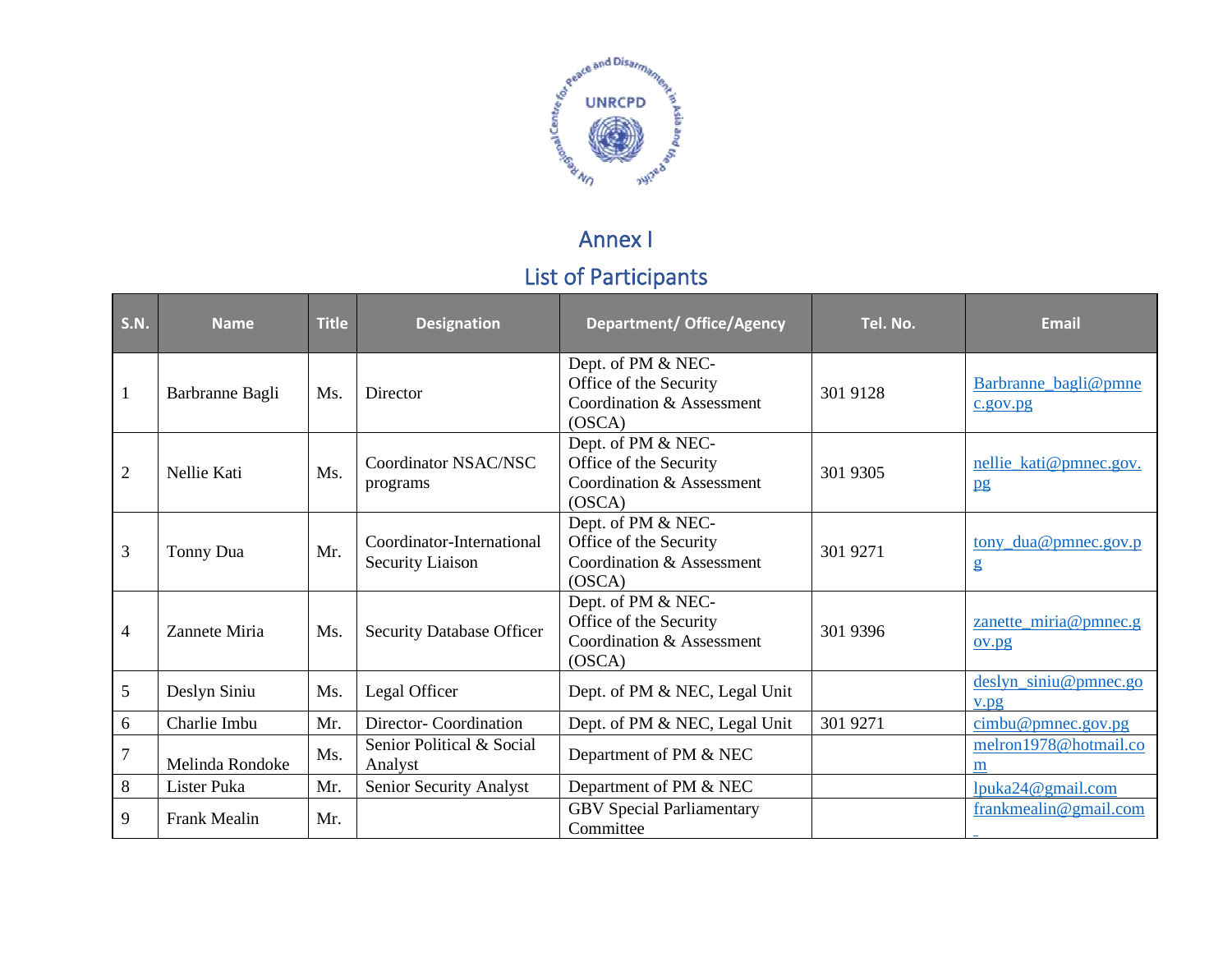| 10 | <b>Steven Laiok</b>  | Mr. | Department for<br><b>Community Development</b><br>& Religion - Human<br>Rights | Department for Community<br>Development & Religion -<br>Human Rights                              | $7E+07$          | slaiok $2011@$ gmail.com         |
|----|----------------------|-----|--------------------------------------------------------------------------------|---------------------------------------------------------------------------------------------------|------------------|----------------------------------|
| 11 | <b>Adrian Winnie</b> | Mr. | Policy Development<br>Coordinator                                              | Social and Political Sector                                                                       | $(675)$ 301 0311 | adrian.p.winnie@gmail.c<br>om    |
| 12 | Julie Wunduwavie     | Ms. | Policy Officer                                                                 | Office for the Development of<br>Women – Dept for Community<br>Development and Religion           | $3E + 06$        | juliewunduavie@gmail.c<br>om     |
| 13 | Jude Roa             | Mr. | Dept. Foreign Affairs &<br><b>International Trade</b>                          | Dept Foreign Affairs &<br><b>International Trade</b>                                              | $8E + 07$        | juderoa6712@gmail.com            |
| 14 | Konio Doko           | Ms. | GBV Secretariat - (Dept<br><b>Community Development</b><br>$&$ Religion)       | GBV Secretariat - (Dept<br>Community Development &<br>Religion)                                   | $7E+07$          | konio.doko2013@gmail.<br>com     |
| 15 | Robert Kawapuro      | Mr. | <b>Director National Border</b><br>Command                                     | Papua New Guinea Customs<br>Service                                                               | 675 734 03516    | kawapuror@customs.go<br>v.pg;    |
| 16 | Caroline Leka        | Ms. | Gender Equality & Social<br><b>Inclusion Officer</b>                           |                                                                                                   | $(675)$ 3019272  | caroline_leka@pmnec.go<br>v.pg   |
| 17 | Delilah Sandeka      | Ms. |                                                                                | Royal Papua New Guinea<br>Constabulary (RPNGC) -<br>Directorate for Family and Sexual<br>Violence | 3230051/76502739 | delilah.sandeka@rpngc.g<br>ov.pg |
| 18 | Christopher Asa      | Mr. | <b>Director General</b>                                                        | Social Policy & Governance<br>Department of Prime Minister &<br><b>NEC</b>                        |                  | christopher_asa@pmnec.<br>gov.pg |
| 19 | Linda Sataro         | Ms. | Director – Community<br>Development                                            | Social Policy & Governance<br><b>Branch - Department of Prime</b><br>Minister & NEC               |                  | linda_sataro@pmnec.go<br>V.pg    |
| 20 | <b>Charles Sorom</b> | Mr. | Acting Director - Law $&$<br>Order                                             | Department of Prime Minister &<br><b>NEC</b>                                                      | 3019115          | charles_sorom@pmnec.g<br>ov.pg   |
| 21 | Tweedy Malagian      | Mr. | Founder                                                                        | Seeds for Peace                                                                                   |                  | $t$ lmalagian@gmail.com          |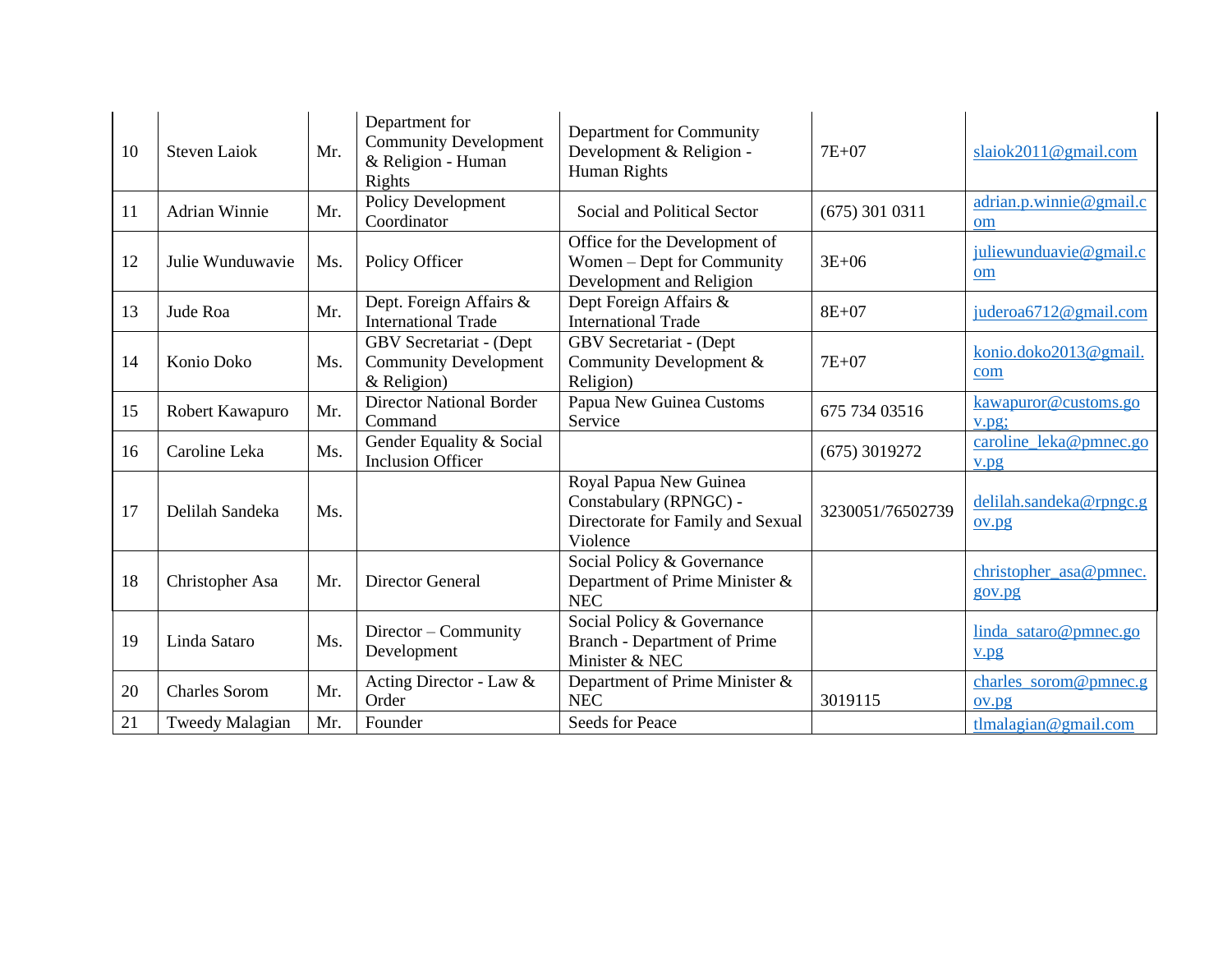

## ANNEX II Photos



*Figure 1: Webinar 1- Group photo*



*Figure 2: Webinar 1 - H.E. Mr Jernej Videtic, the Ambassador of the European Delegation to Papua New Guinea, delivering opening remarks during the opening session.* 



*Figure 3: Webinar 1- Mr. Christopher Asa, the Director General, Social Policy & Governance Department of Prime Minister & NEC, and UN PoA focal point, delivering opening remarks.*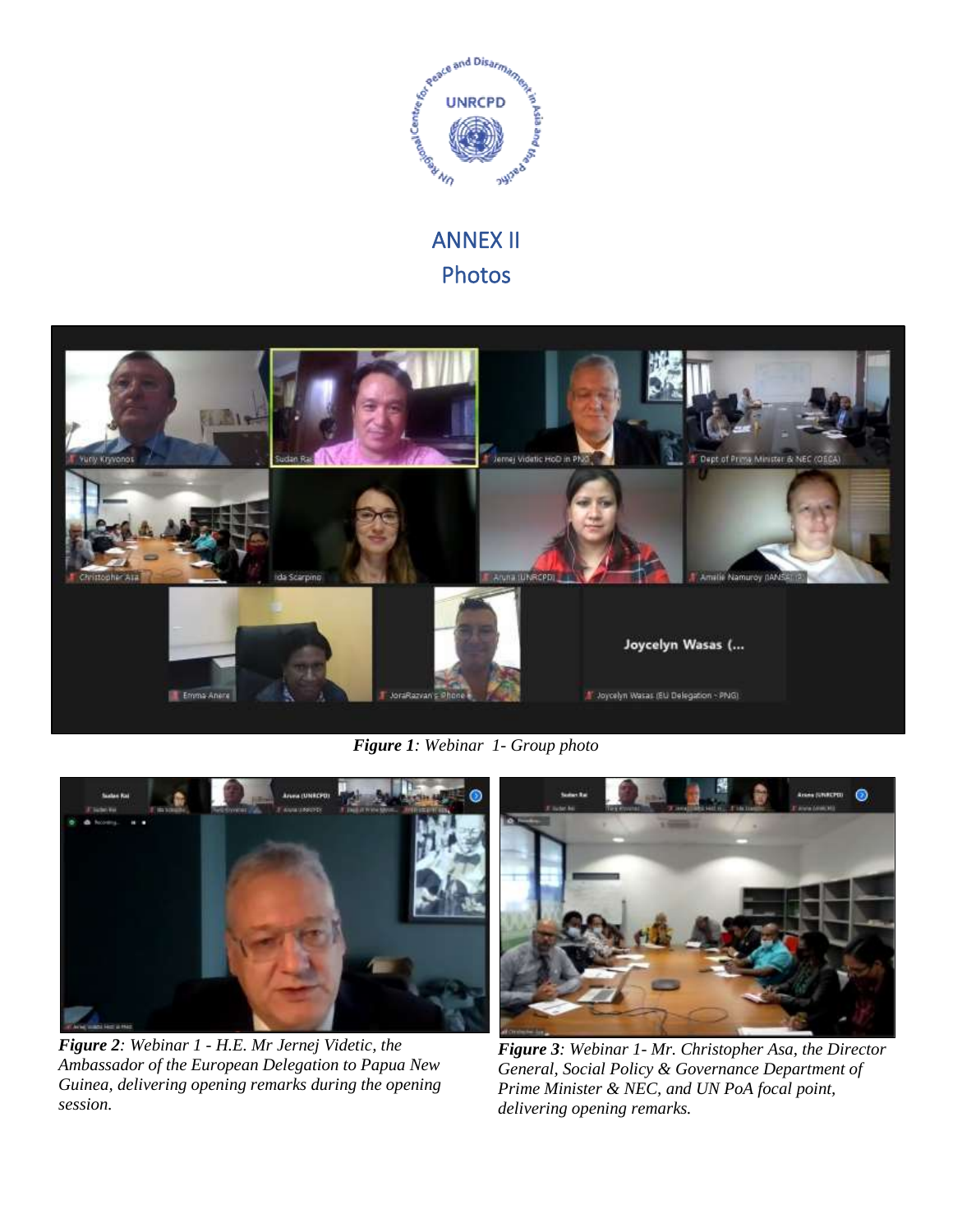

*Figure 4: Webinar 1 – Dr. Yuriy Kryvonos, Director of UNRCPD, delivering opening remarks.* 



*Figure 5: Webinar 1 – Dr. Yuriy Kryvonos, Director of UNRCPD, presenting on SALW control and UNRCPD Activities to Support States in Combating Illicit SALW in the Asia-Pacific Region.*



*Figure 6: Webinar 1- Ms. Emma Anere, UN Women PNG Country Office, presenting the Spotlight Initiative to prevent gender-based violence.* 



*Figure 7*: *Webinar 2 – Participants discussing on relevant normative frameworks on SALW control and gender issues, and entry points for improved synergy.*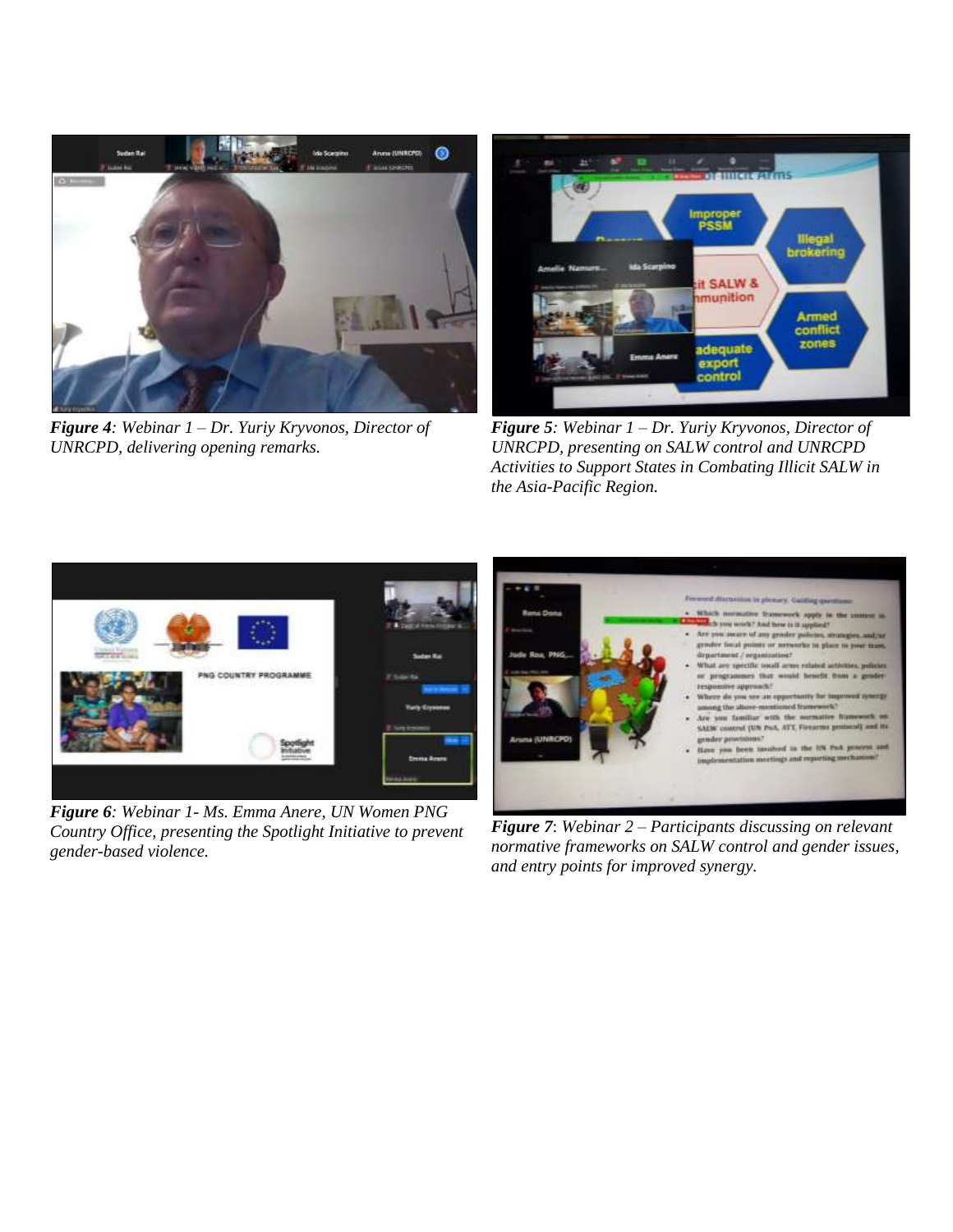

*Figure 8: Webinar 2: Participants engaging in the role play exercise: The Chain of Co-Responsibility. The exercise drew on a scenario related to gender-based violence perpetrated with a small arm. Participants were assigned specific roles and asked to read out laud the related statements, and then discuss on the scenario.*



*Figure 9: Webinar 2- Mr. Steven Paniu, UNFPA PNG Country Office, presenting the issue of gender-based violence in Papua New Guinea and available data.*



*Figures 10 & 11: Webinar 3- Mr. Dragan Bozanic, UNDP-SEESAC, presenting on data collection in SALW context and strengthening the legal framework. The presentatin led to a group exercise on how improving the current legislation on firearms from a gender perspective.* 



*Figure 12: Webinar 3 - Ms. Amelie Namuroy, IANSA, presenting on Civic engagement in small arms control and the equal, full and effective participation of women.* 



*Figure 13: Webinar 4- Mr. Alistair Gee, CAVR, presenting on Current technical assistances for SALW control in Papua New Guinea and entry points for genderresponsiveness.*